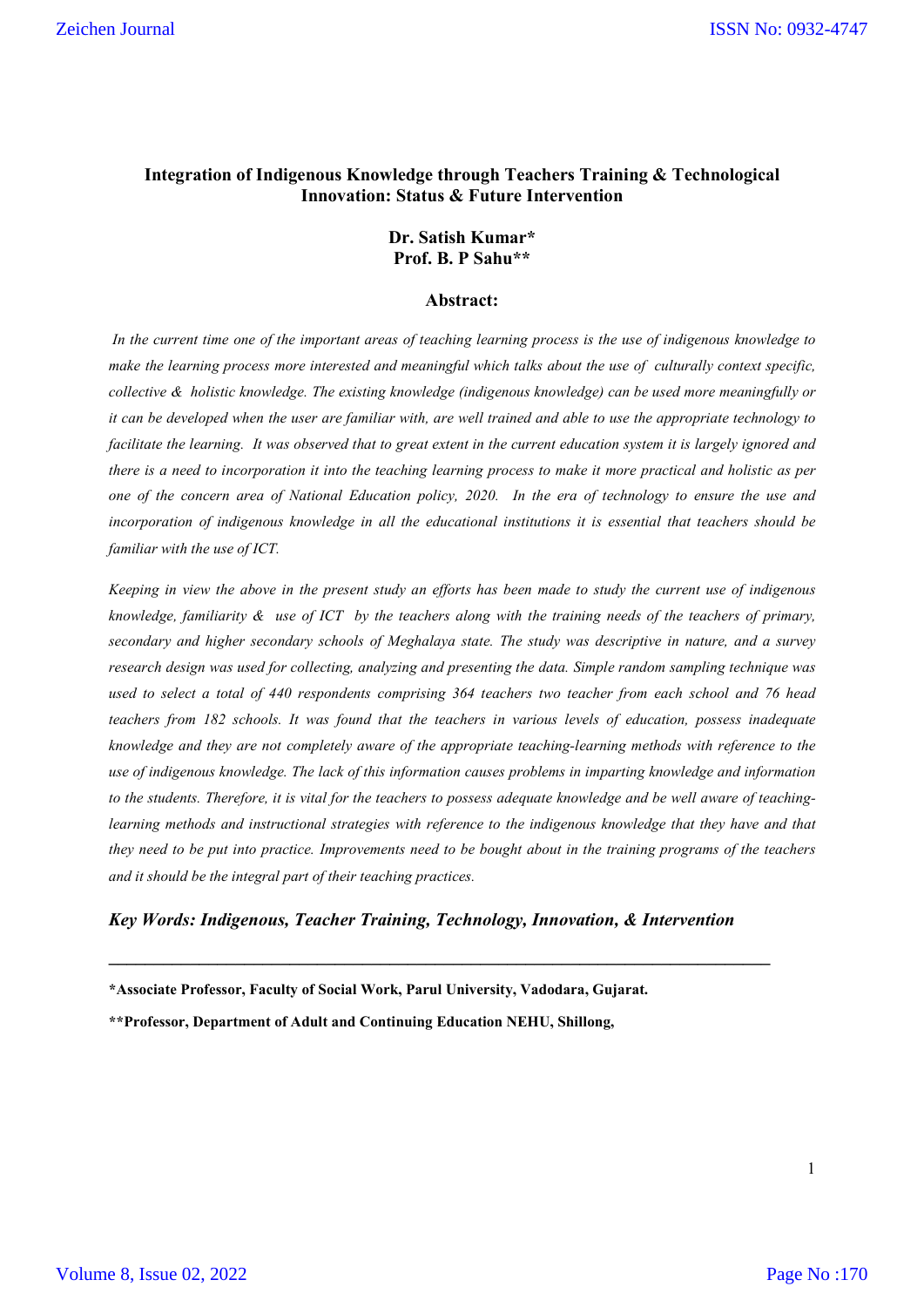### **INTRODUCTION:**

The importance of indigenous knowledge based education systems depends on how it is enriching the current teaching learning process & related practices. The use of indigenous knowledge in teaching learning can help not only to promote the sustainable learning environment but also can make it more effective. Therefore, there is a need to ensure the integration of indigenous knowledge in education system, rather than using and following only conventional approaches.

In the fact moving changes & digital era the schools cannot remain detached from the innovation/ new trends and they have to make innovations as one of their main practice by using digital technologies and usage of indigenous knowledge system. As it is well approved that by developing the mastery of digital tools and processes to great extent the equity & quality in the education can be ensured but the schools are facing challenges in terms of preparing the digital tools/ applications and their availability to all the students without neglecting their regular educational responsibility.

In the current time the teacher education has been a matter of concern and there are number of issues and challenges faced in teacher education. Along with other developing the digital competences among the teachers is considered the unavoidable landmarks of any education system not only for today but for future also. The teachers must involve themselves in developing the digital competencies with special focus on digital tools and processes and mastering over the indigenous knowledge system. The mastery based practices will not only contribute for sustainable educational environment but also will enhance the teaching leaning systems in the schools. The use and improvements in indigenous knowledge in education system has been a subject of discussion at various levels. It is observed that along with digital competency in all the educational institutions there is a need to ensure that teachers should be adequately prepared in the domain of indigenous knowledge and how it can be promoted by using technology.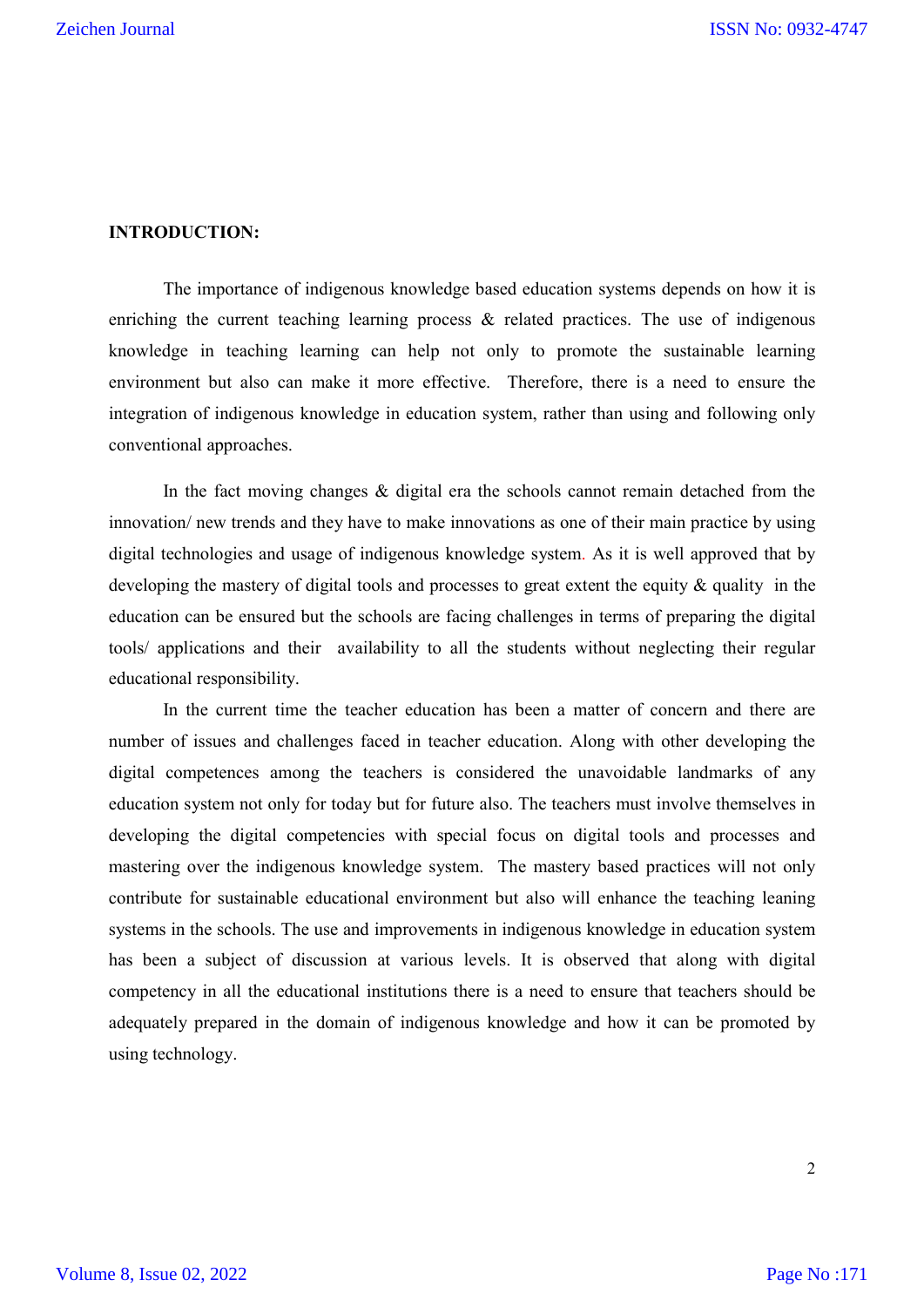It is essential to acquire an understanding of the issues and problems in the usage of indigenous knowledge and formulated a model/approach to solve the problems & issues. The most important aspect is that it is essential that teachers need to be well-prepared in terms of the subjects that they are teaching and where the indigenous knowledge can be incorporated. Keeping in view the above in the present study efforts has been made to know the current status of ICT & indigenous knowledge used by the teachers in teaching learning process, major problems faced along with the measures required to improve the teacher education

### **Need and Justification of the Study:**

In India, indigenous people hold an extensive robust and deep indigenous knowledge. Use of indigenous knowledge in school curriculum, development of resources and pedagogy can serve multiple purposes. The inclusion of indigenous knowledge and perspectives in the course curriculum and teaching learning process is based on assumption that people's perspectives and knowledge can be the part of educational foundation and the indigenous knowledge contributes to the non-indigenous understanding of the traditional knowledge.

Now a day the educators are equally concern and understanding that the inclusion of indigenous knowledge in the curriculum can be a highly effective approach which can supports deep learning, inclusivity and will fits according to the learner's needs. Integrating of indigenous perspectives of teaching and learning can has an immense value in creating more responsive education system.

# **OBJECTIVES:**

To study the teachers awareness and its usage of indigenous knowledge in Teaching and Learning in the class room.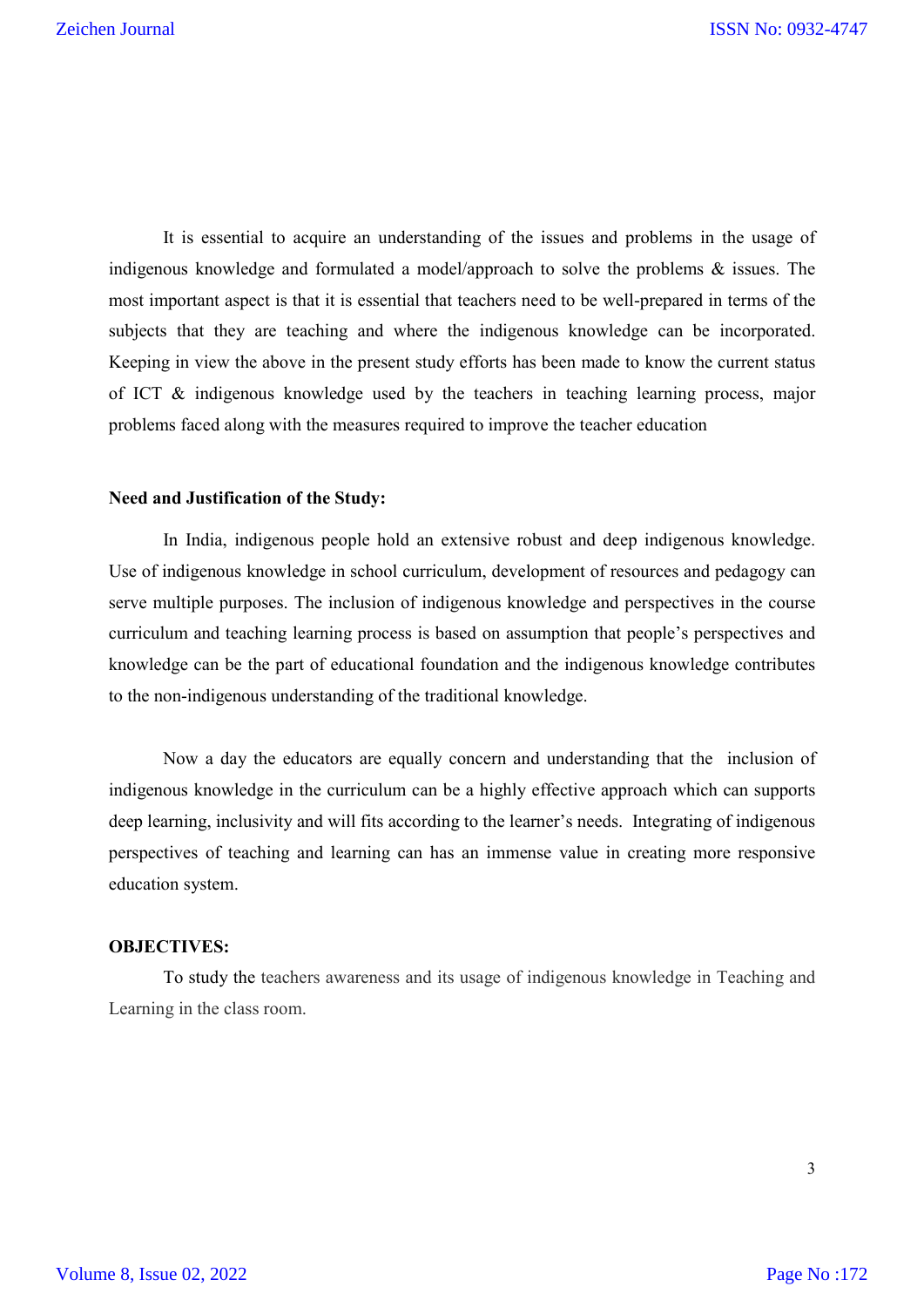# **METHODS & PROCEDURES:**

The aim of the study was to investigate the teacher's awareness and its usage of indigenous knowledge in Teaching and Learning in the class room and ascertain their training needs for professional development. A survey research design was considered appropriate for collecting, analyzing and presenting the data.

### **Population:**

The population of the study involves all the teachers of primary, secondary and higher secondary level. The state of Meghalaya has a total of 3540 primary and upper primary schools, 27 secondary and 19 higher secondary schools along with 43078 teachers at primary level, 394 at secondary level and 166 at higher secondary level.

### **Sampling Size and Technique:**

In the present study, keeping in view the appropriateness of the time and other constraints, simple random sampling technique was used to select 177 schools from primary and upper primary, 03 secondary and 02 higher secondary levels. Thus a total of 182 schools were covered for the study. From the 182 schools, a total of 440 respondents comprising 364 teachers two teacher from each school and 76 head teachers were selected randomly. Thus the study was based on a total of 440 respondents.

### **Tools, Sources and Analysis of Data:**

In the present study the questionnaire was used as a main tool of data collection. For collection of the date primary source was used. For interpretation of data quantitative analysis procedure was followed and simple percentage as statistical tool was used for the analysis of data.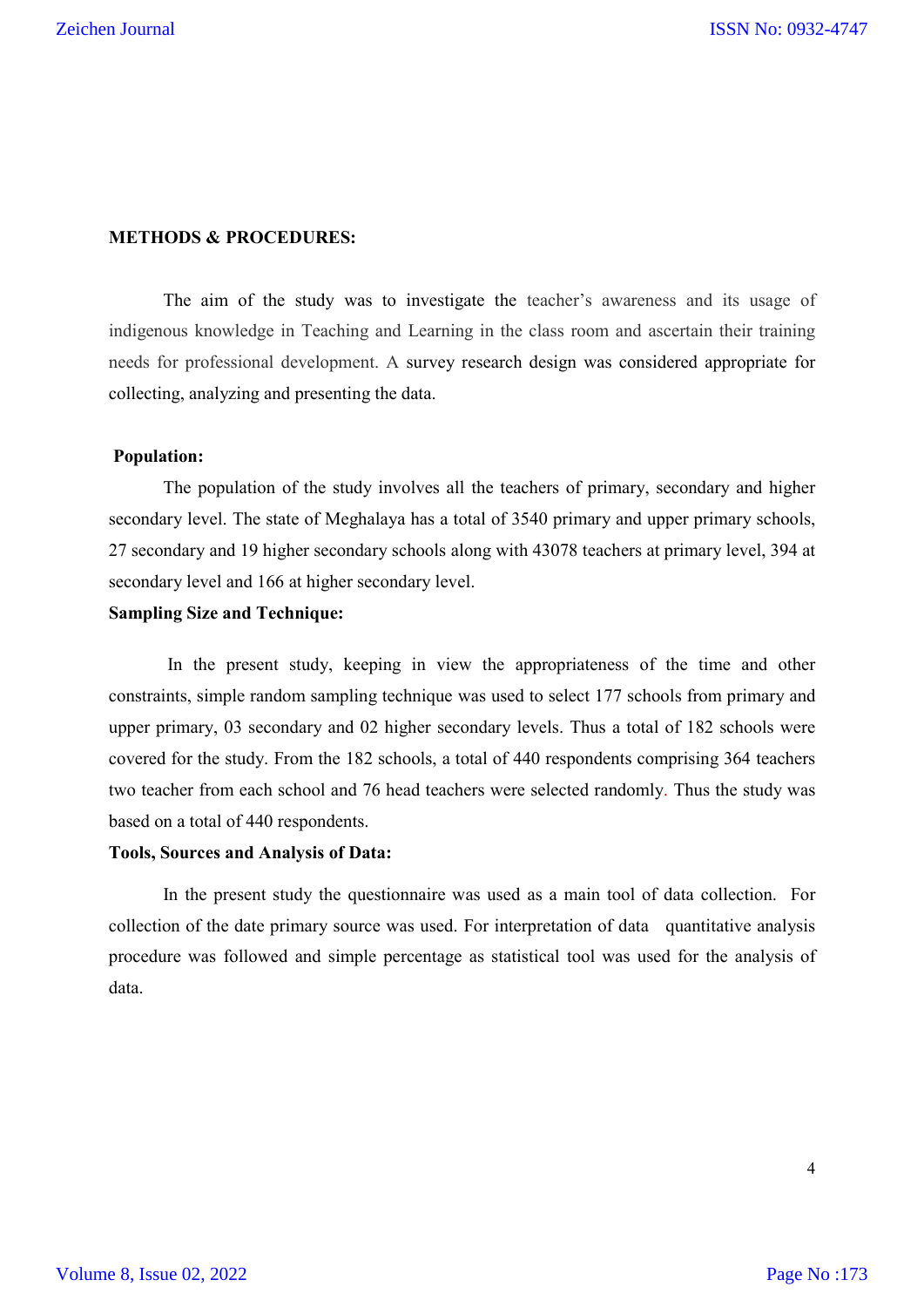# **ANALYSIS AND INTERPRETATION OF DATA:**

The detail analysis of the data is presented below.

|  | Table 1.1: Teachers Awareness on Indigenous knowledge in Teaching and Learning |  |  |  |  |
|--|--------------------------------------------------------------------------------|--|--|--|--|
|--|--------------------------------------------------------------------------------|--|--|--|--|

| SI. No         | <b>Variables of Indigenous knowledge</b>            | Yes | $\frac{0}{0}$ | No  | $\frac{0}{0}$ |
|----------------|-----------------------------------------------------|-----|---------------|-----|---------------|
|                |                                                     |     |               |     |               |
|                | Indigenous Food System (Nutritious Local Food)      | 221 | 50.23         | 219 | 49.77         |
| $\overline{2}$ | <b>Experiential Learning</b>                        | 146 | 33.18         | 294 | 66.82         |
| $\overline{3}$ | Hands-On Learning                                   | 256 | 58.18         | 184 | 41.82         |
| $\overline{4}$ | Arts-Integrated (Traditional Local Arts, Vocational | 342 | 77.73         | 98  | 22.27         |
|                | Crafts)                                             |     |               |     |               |
| 5              | Indigenous Sports-Integrated Education              | 46  | 10.45         | 394 | 89.55         |
| 6              | Story-Telling-Based Pedagogy,                       | 412 | 93.64         | 28  | 6.36          |
| 7              | Bio-Cultural Heritage                               | 234 | 53.18         | 206 | 46.82         |
| 8              | <b>Agro Biodiversity Walks</b>                      | 211 | 47.95         | 229 | 52.05         |
| 9              | Nutritional Campaign for Children                   | 47  | 10.68         | 393 | 89.32         |
| 10             | Food Plants (Cultivated And Wild)                   | 126 | 28.64         | 314 | 71.36         |
| 11             | Crop Diversity                                      | 234 | 53.18         | 206 | 46.82         |
| 12             | Farming Practices (Preparation Of The<br>Soil,      | 127 | 28.86         | 313 | 71.14         |
|                | Selection Of Crop, and Pest Management)             |     |               |     |               |
| 13             | Different Wild Edibles (Foraged, their Seasonality, | 378 | 85.91         | 62  | 14.09         |
|                | and Benefits)                                       |     |               |     |               |
| 14             | <b>Agro Ecological Practices</b>                    | 129 | 29.32         | 311 | 70.68         |
| 15             | Planting of Crops                                   | 120 | 27.27         | 320 | 72.73         |



The Data regarding awareness about indigenous knowledge in teaching and learning was obtained from 440 teachers. It was found from the data that 93.64 percent of teachers have knowledge on Indigenous Story-Telling-based Pedagogy, 85.91 percent have knowledge on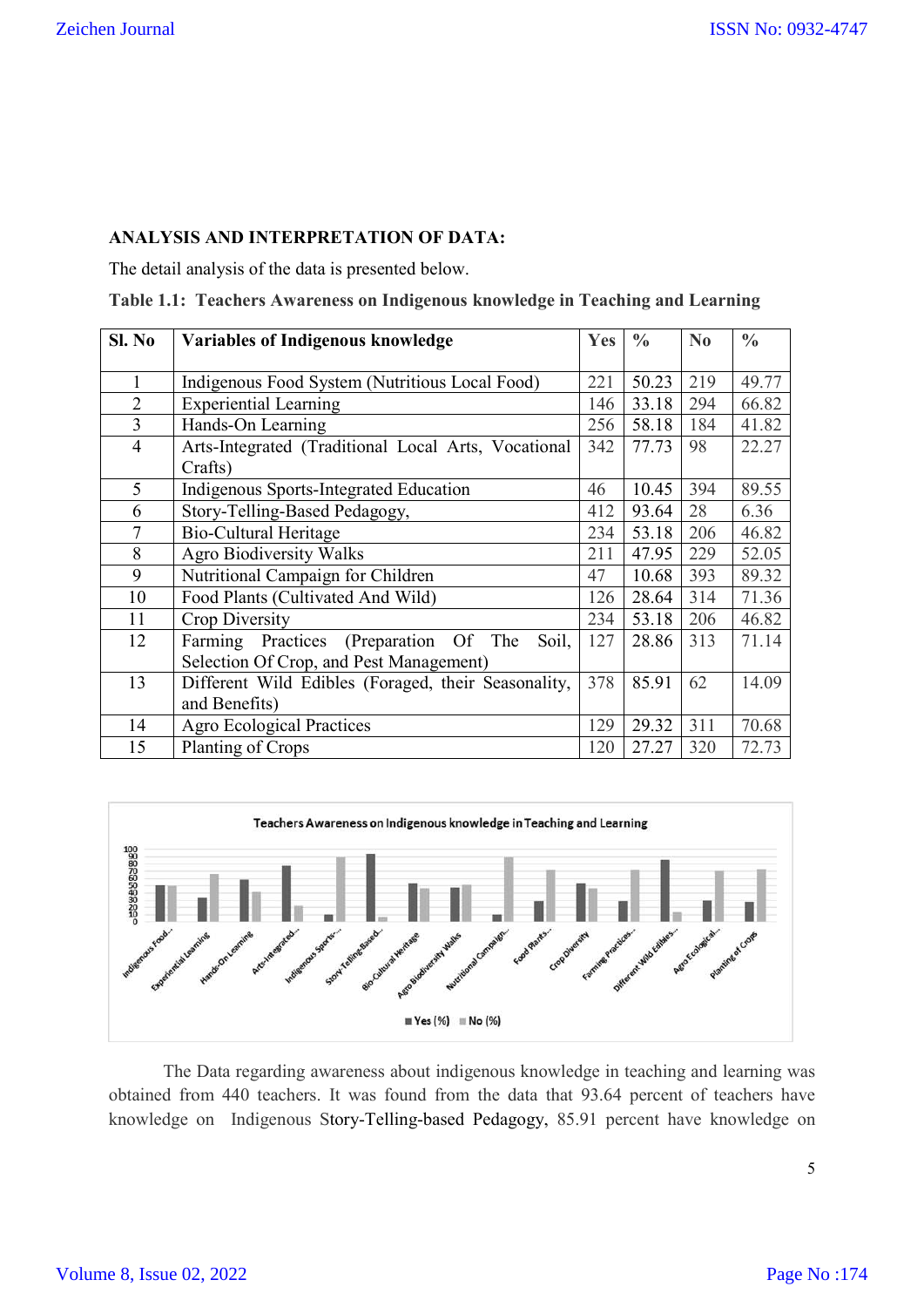different wild edibles, 77.73 percent have knowledge on Integrated arts which include traditional local arts and vocational crafts, 58.18 percent have knowledge on Hands-On Learning, 53.18 percent have knowledge on Bio-Cultural Heritage and another 53.18 percent have knowledge on Crop Diversity, 50.23 percent have knowledge on Indigenous Food System, 47.95 percent have knowledge on Agro Biodiversity Walks, 33.18 percent have knowledge on Experiential Learning, 29.32 percent have knowledge on Agro Ecological Practices, 28.86 percent have knowledge on Farming Practices (Preparation Of The Soil, Selection Of Crop,and Pest Management), 28.64 percent have knowledge on Food Plants which include Cultivated and Wild plants, 27.27 percent have knowledge on Planting of Crops, 10.68 percent have knowledge on Nutritional Campaign for Children, and 10.45 percent have knowledge on Indigenous Sports-Integrated Education.

**Table 1.2: Use of Indigenous Knowledge by the teachers in class room Teaching and Learning**

| Sl. No         | <b>Variables of Indigenous knowledge</b>              | <b>Frequency</b> | Percentage |
|----------------|-------------------------------------------------------|------------------|------------|
|                | Indigenous Food System (Nutritious Local Food)        | 126(221)         | 57.01      |
| $\overline{2}$ | <b>Experiential Learning</b>                          | 97(146)          | 66.43      |
| $\overline{3}$ | Hands-On Learning                                     | 167(256)         | 65.23      |
| $\overline{4}$ | Arts-Integrated (Traditional Local Arts, Vocational   | 246(342)         | 71.93      |
|                | Crafts)                                               |                  |            |
| 5              | Indigenous Sports-Integrated Education                | 23(46)           | 50.00      |
| 6              | Story-Telling-Based Pedagogy,                         | 216(412)         | 52.43      |
| 7              | <b>Bio-Cultural Heritage</b>                          | 129(234)         | 55.13      |
| 8              | <b>Agro Biodiversity Walks</b>                        | 99(211)          | 46.92      |
| 9              | Nutritional Campaign for Children                     | 23(47)           | 48.94      |
| 10             | Food Plants (Cultivated And Wild)                     | 69(126)          | 54.76      |
| 11             | Crop Diversity                                        | 127(234)         | 54.27      |
| 12             | Farming Practices (Preparation of the Soil, Selection | 65(127)          | 51.18      |
|                | of Crop, and Pest Management)                         |                  |            |
| 13             | Different Wild Edibles (Foraged, their Seasonality,   | 187(378)         | 49.47      |
|                | and Benefits)                                         |                  |            |
| 14             | <b>Agro Ecological Practices</b>                      | 60(129)          | 46.51      |
| 15             | Planting of Crops                                     | 39(120)          | 32.5       |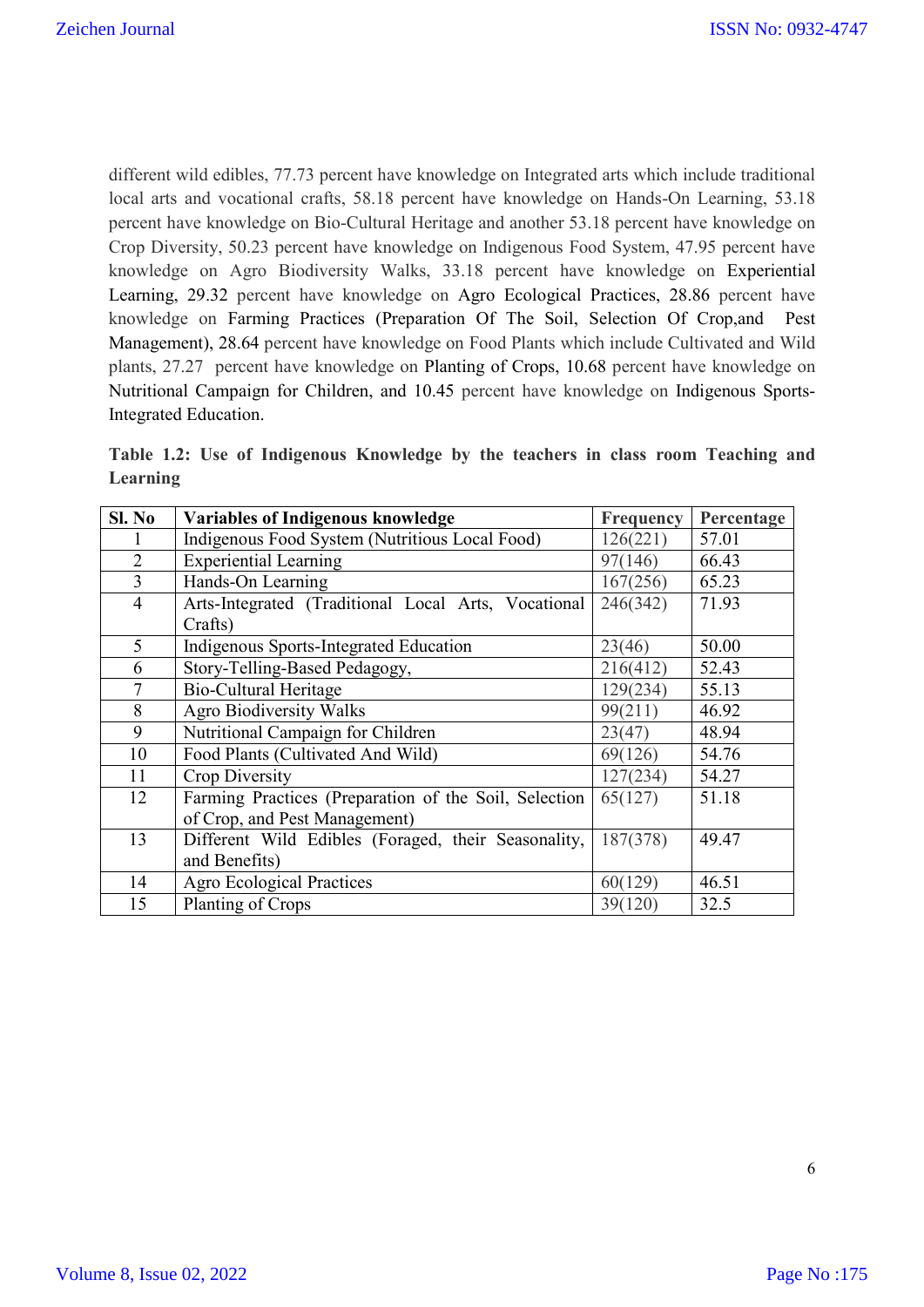

The table 1.2 shows the use of Indigenous knowledge by the teachers in the class room. The data pertain to those teachers who have indigenous knowledge and use the knowledge in the class room teaching. It was found from the data that 71.93 percent use their knowledge on Integrated arts which include traditional local arts and vocational crafts, 66.43 percent use their knowledge on Experiential Learning, 65.23 percent use their knowledge on Hands-On Learning, 57.01 percent use their knowledge on Indigenous Food System (Nutritious Local Food), 55.13 percent use their knowledge on Bio-Cultural Heritage, 54.76 percent use their knowledge on Food Plants which include Cultivated and Wild plants, 54.27 percent use their knowledge on Crop Diversity, 52.43 percent use their knowledge on Indigenous Story-Telling-Based Pedagogy, 51.18 percent use their knowledge on Farming Practices (Preparation of the Soil, Selection of Crop, and Pest Management), 50 percent use their knowledge on Indigenous Sports-Integrated Education, 49.47 percent use their knowledge on Different Wild Edibles (Foraged, their seasonality and benefits), 48.94 percent use their knowledge on Nutritional Campaign for Children, 46.92 percent use their knowledge on Agro Biodiversity Walks, 46.51 percent use their knowledge on Agro Ecological Practices, and 32.5 percent use their knowledge on Planting of different Crops.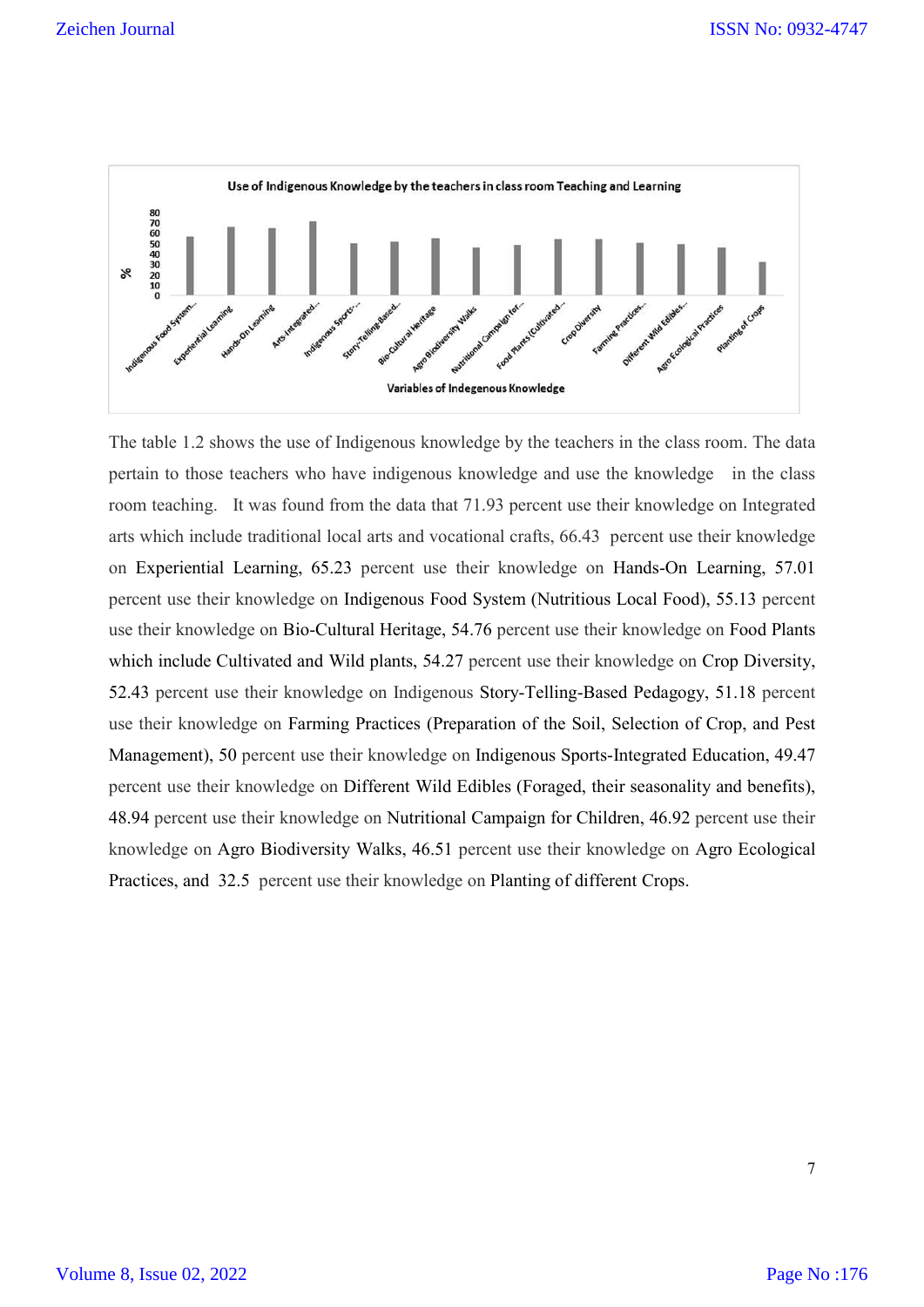| Sr. No         | <b>Opinion of Teachers</b>                       | <b>Frequency</b> | Percentage |
|----------------|--------------------------------------------------|------------------|------------|
|                | Practical Information, Contents and Experiences  | 112              | 25.45      |
|                | in IK                                            |                  |            |
| $\overline{2}$ | Applicable knowledge usage of IK in the          | 84               | 19.10      |
|                | classroom                                        |                  |            |
| 3              | Updated content on IK                            | 40               | 9.10       |
| 4              | Exchange of best practice in IK                  | 52               | 11.82      |
| 5              | Special interest in IK                           | 38               | 8.64       |
| 6              | Personal interest in development of materials in | 26               | 5.90       |
|                | <b>IKS</b>                                       |                  |            |
| 7              | Interactive tutorial material s related to IK    | 34               | 7.73       |
| 8              | Innovative teaching teaching practices in IK     | 50               | 11.36      |
| 9              | Any other                                        | 4                | 0.90       |
|                | <b>Total</b>                                     | 440              | 100        |

**Table 1.3: Opinion of Teachers on most Important Aspects of Indigenous Knowledge System** 



The table 1.3 shows the important aspects of an Indigenous Knowledge System as perceived by the teachers in teaching and learning system.The data reveal that out of total 440 respondents, 25.45 % teachers consider that the practical information, contents and experiences are most useful for teaching IK, whereas 19.10 % teachers opined that applicable knowledge usage of IK in the classroom is important. Further 11.82 % mentioned the exchange of best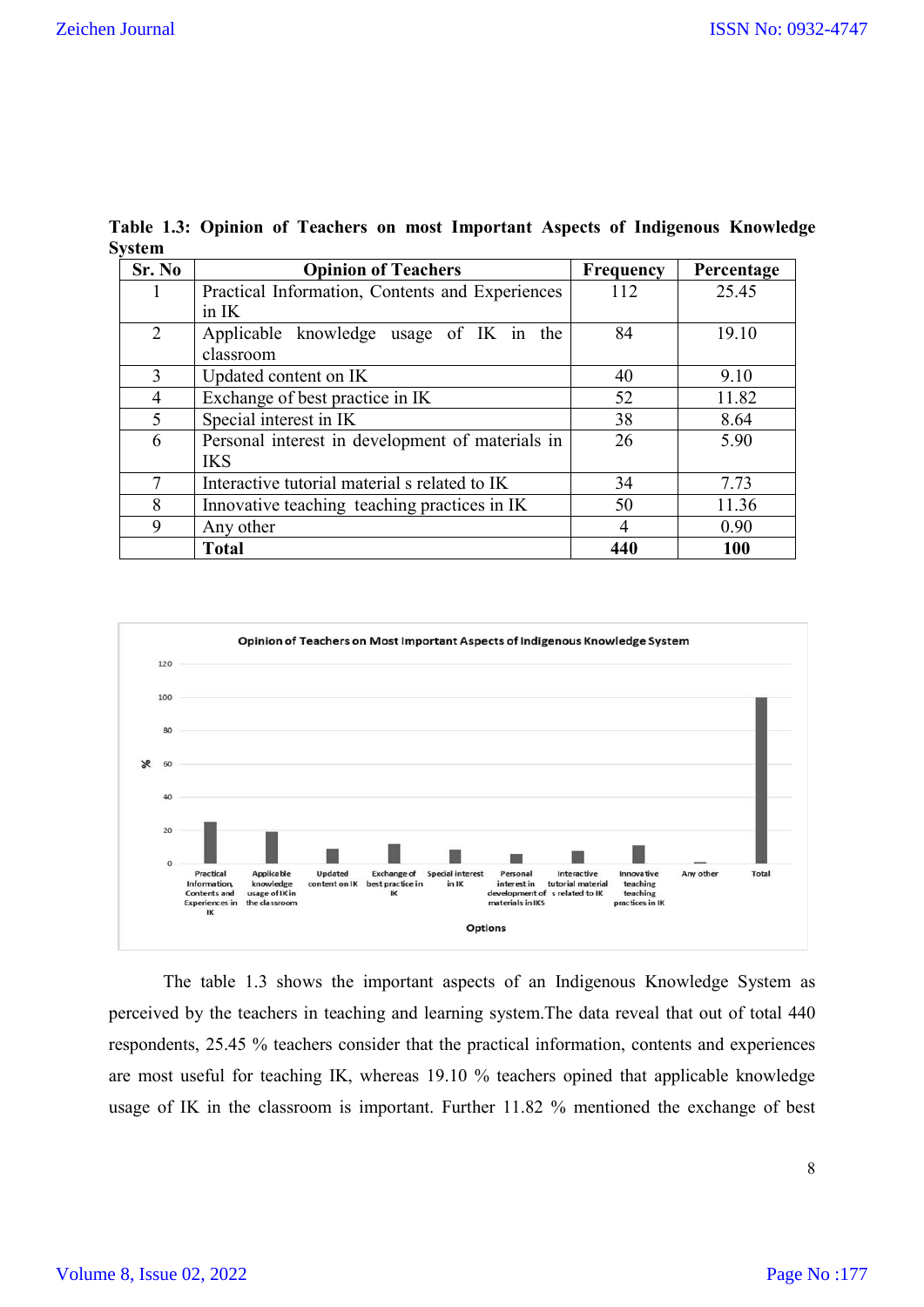practices on IK in teaching, 11.36 % felt that Innovative tutorial material and 9.10 % were in favour of updated contents important, whereas 8.64 % were in favour of having special interest in IK, 7.73 % mentioned about Interactive tutorial materials as important and only 5.90 % mentioned about their personal interest in development of materials in IK.

| Table 1.4: Type of Training Aactivities Needed for Inclusion of Indigenous Knowledge in |  |
|-----------------------------------------------------------------------------------------|--|
| the Class room Teaching                                                                 |  |

| Sr. No        | <b>Type of Training Activities</b>                        | Frequency | Percentage |
|---------------|-----------------------------------------------------------|-----------|------------|
|               | Activities related to IK                                  | 73        | 16.59      |
| 2             | Educational robotics in IK learning                       | 10        | 2.27       |
| $\mathcal{F}$ | Practical work related to IK                              | 49        | 11.14      |
| 4             | Examples of good practices in IK                          | 40        | 9.10       |
| 5             | Face-to-face courses with other teachers related to IK    | 51        | 11.59      |
| 6             | Creative and motivational training activities related to  | 88        | 20.00      |
|               | IK                                                        |           |            |
|               | IK activities that can be taught and practiced in reality | 42        | 9.54       |
| 8             | Activities and training about IK through Institutional    | 24        | 5.45       |
|               | means                                                     |           |            |
| 9             | Any other                                                 | 63        | 14.32      |
|               | <b>Total</b>                                              | 440       | <b>100</b> |



The Information that come to fore from the responses on the type of training activities or experiences preferred by the teachers it was found that out of the total 440 responses, 20.00 percent of the teachers have their opinion on Creative and motivational training activities related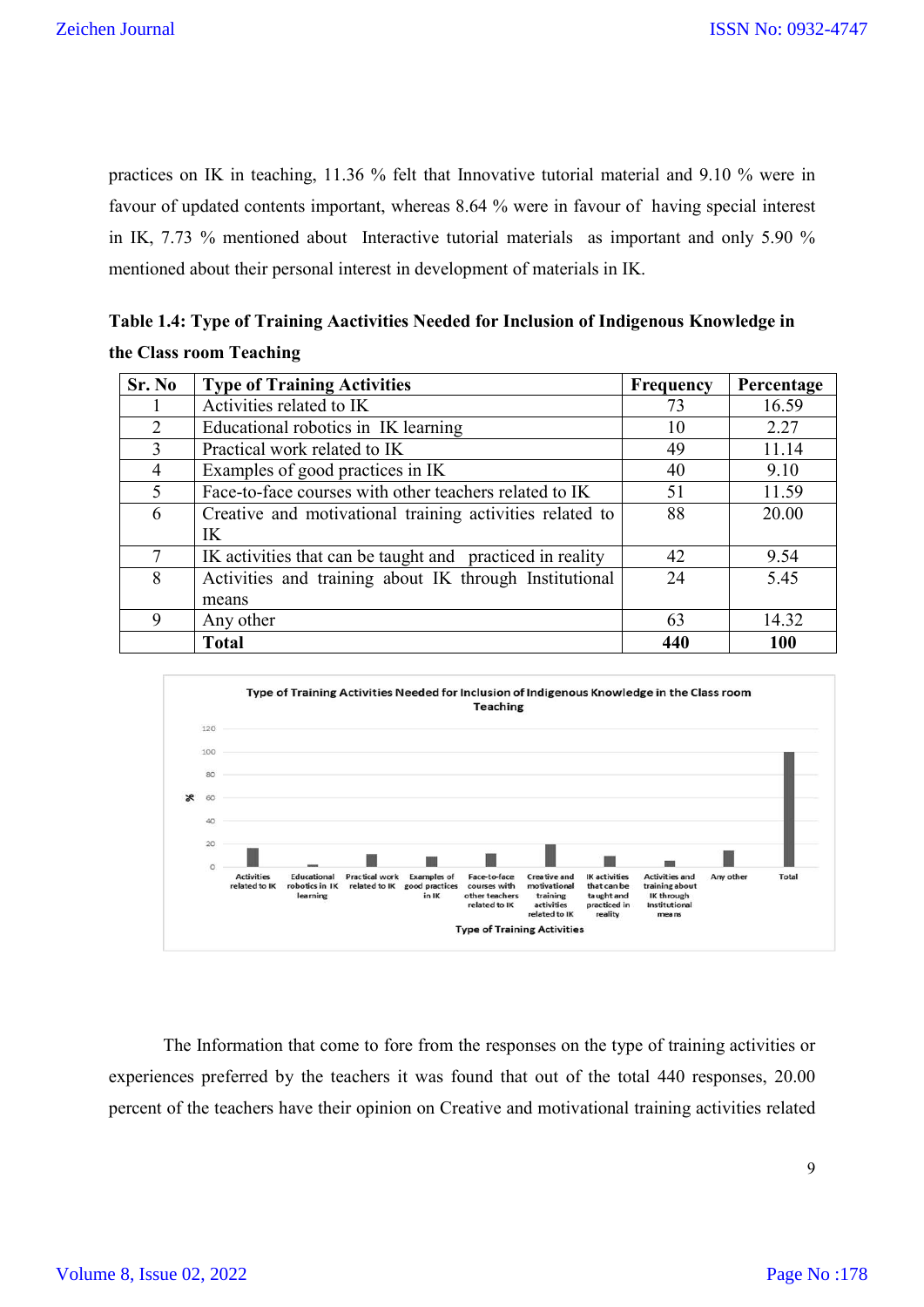to IK, 16.59 % teachers stated their preference for the activities related to IK, 11.59 % teachers preferred face-to-face courses with other teachers, 11.14 % teachers mentioned the importance of practical work related to IK, 9.54 % teachers were in favour of the activities that can be taught and practiced in reality by the students, 9.10 % teachers stated their preference for examples of good practice in IK, while 5.45 % teachers stated about activities and training on IK through institutional means and 2.27 % teachers preferred for educational robotics in IK learning. 14.32 percent of the teachers were having allied opinion on types of training activities needed for Inclusion of Indigenous Knowledge in the class room teaching.

**Table 1.5: Teachers Need for Professional Development for Inclusion of Indigenous Knowledge in Teaching and Learning**

| Sr. No         | <b>Teachers' Need for professional Development</b>                                             | Frequency | Percentage |
|----------------|------------------------------------------------------------------------------------------------|-----------|------------|
|                | ICT skills for teaching IK                                                                     | 40        | 9.09       |
| $\overline{2}$ | Teaching of Indigenous knowledge in multilingual setting                                       | 38        | 8.64       |
| 3              | Approaches to IK for individualized learning                                                   | 32        | 7.27       |
| $\overline{4}$ | Teaching Indigenous knowledge through cross-curricular<br>skills                               | 19        | 4.32       |
| 5              | Ingenious knowledge & approaches for developing cross-<br>occupational competencies for future | 04        | 0.91       |
| 6              | Pedagogical competencies in teaching IK                                                        | 31        | 7.05       |
| 7              | Subject understanding $\&$ integration of Indigenous<br>knowledge in the curriculum            | 06        | 1.36       |
| 8              | No Response                                                                                    | 270       | 61.36      |
|                | <b>Total</b>                                                                                   | 440       | 100        |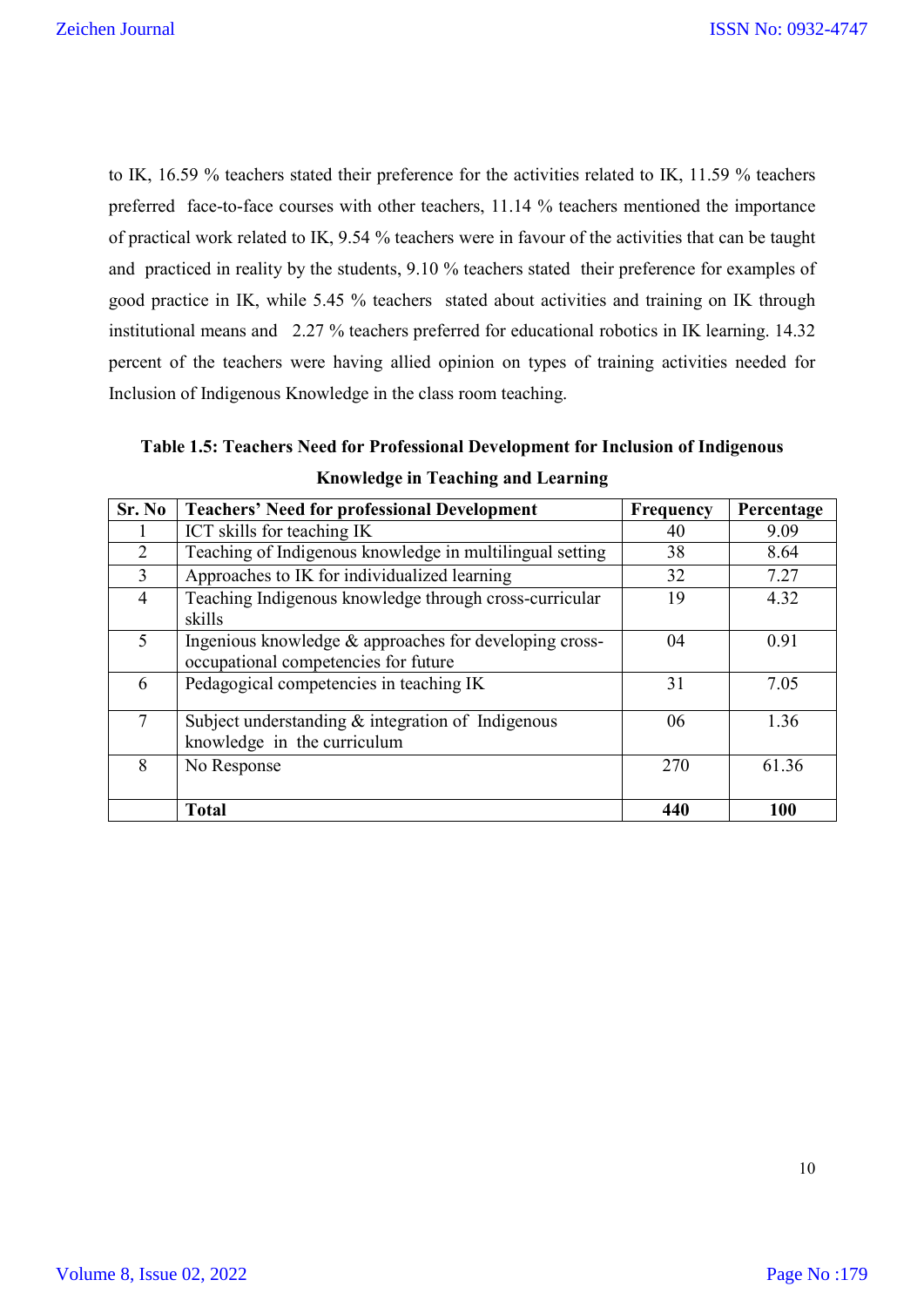

The result of the data reflected in the above table related to the teachers' need for professional development with reference to Indigenous Knowledge in teaching and learning reveal low score on various parameters like ICT skills for teaching IK, Teaching Indigenous knowledge in a multicultural or multilingual setting, Approaches to indigenous knowledge for individualized learning, Teaching IK through cross-curricular skills (e.g., problem solving, learning-to-learn), Approaches for developing cross-occupational competencies in IK for future, Pedagogical competencies in teaching IK, and Understanding of the subject field(s) knowledge and integrating the IK in the curriculum. All the above parameters yielded score less than 10 percent of the total.

# **MAJOR FINDINGS:**

The Major findings of the study are as follows.

- 1. The data was collected from 440 teachers out of which 66% of the respondents were female and 34% were male. 64% of the teachers were in the age group of 20 to 30 years .It was observed from the data that more than 50 percent of the teachers have knowledge and awareness on Indigenous Story-Telling-based Pedagogy, different wild edibles, Integrated arts which include traditional local arts and vocational crafts, Hands-On Learning, Bio-Cultural Heritage, Crop Diversity and Indigenous Food System.
- **2.** Of those teachers who have indigenous knowledge on various variables, more than 70 percent of them use their knowledge on integrated arts which include traditional local arts and vocational crafts in class room teaching, more than 60 percent of the teachers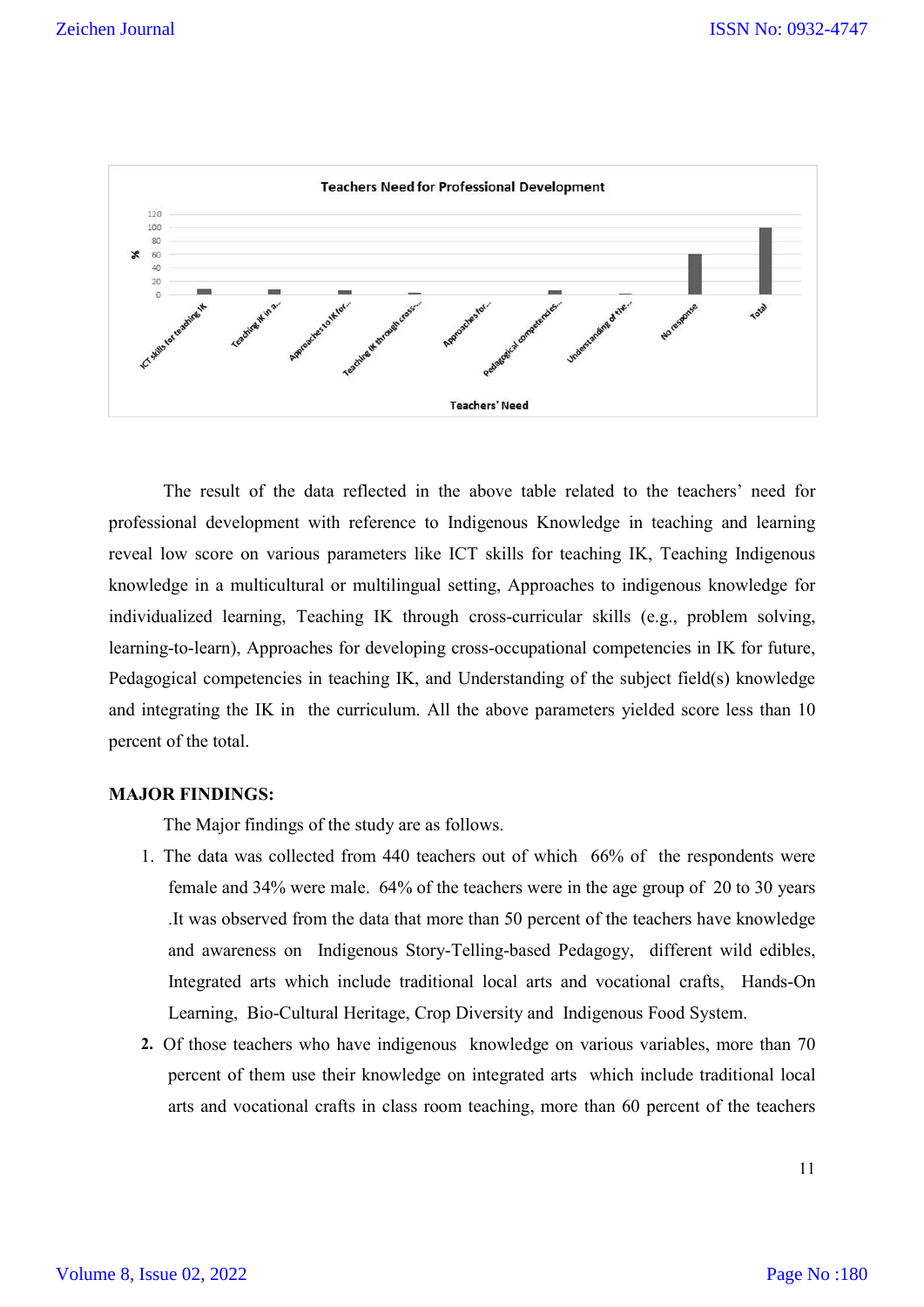use their knowledge on Experiential Learning and Hands-On Learning, more than 50 percent of the teachers use their knowledge on Indigenous Food System (Nutritious Local Food), Bio-Cultural Heritage, Food Plants which include Cultivated and Wild plants, Crop Diversity, Indigenous Story-Telling-Based Pedagogy, on Farming Practices (Preparation of the Soil, Selection of Crop, and Pest Management) and Indigenous Sports-Integrated Education.

- 3. It was observed that indigenous knowledge system as perceived by the teachers is one of the most neglected areas in teacher education. However the teachers need practical information, content development and experience in Indigenous knowledge, so that they are in a position to implement the Indigenous knowledge in the class room learning environment.
- 4. There were varied of opinion among the teachers with respect to training activities needed for inclusion of Indigenous Knowledge in the class room Teaching . The teachers were in favour of creative and motivational training activities related to IK, face to face courses with other teachers related to IK and practical work related to IK.
- 5. With regard to the teachers need for pprofessional ddevelopment for inclusion of indigenous knowledge in teaching and learning, it was observed that less than 10 percent of the teachers felt the need of professional development in each of the following domains of IK viz: ICT skills for teaching IK, Teaching IK in a multicultural or multilingual setting, Approaches to IK for individualized learning, Teaching IK through cross-curricular skills (e.g., problem solving, learning-to-learn), Approaches for developing cross-occupational competencies in IK for future, Pedagogical competencies in teaching IK, and Understanding of the subject field(s) knowledge and integrating the IK in the curriculum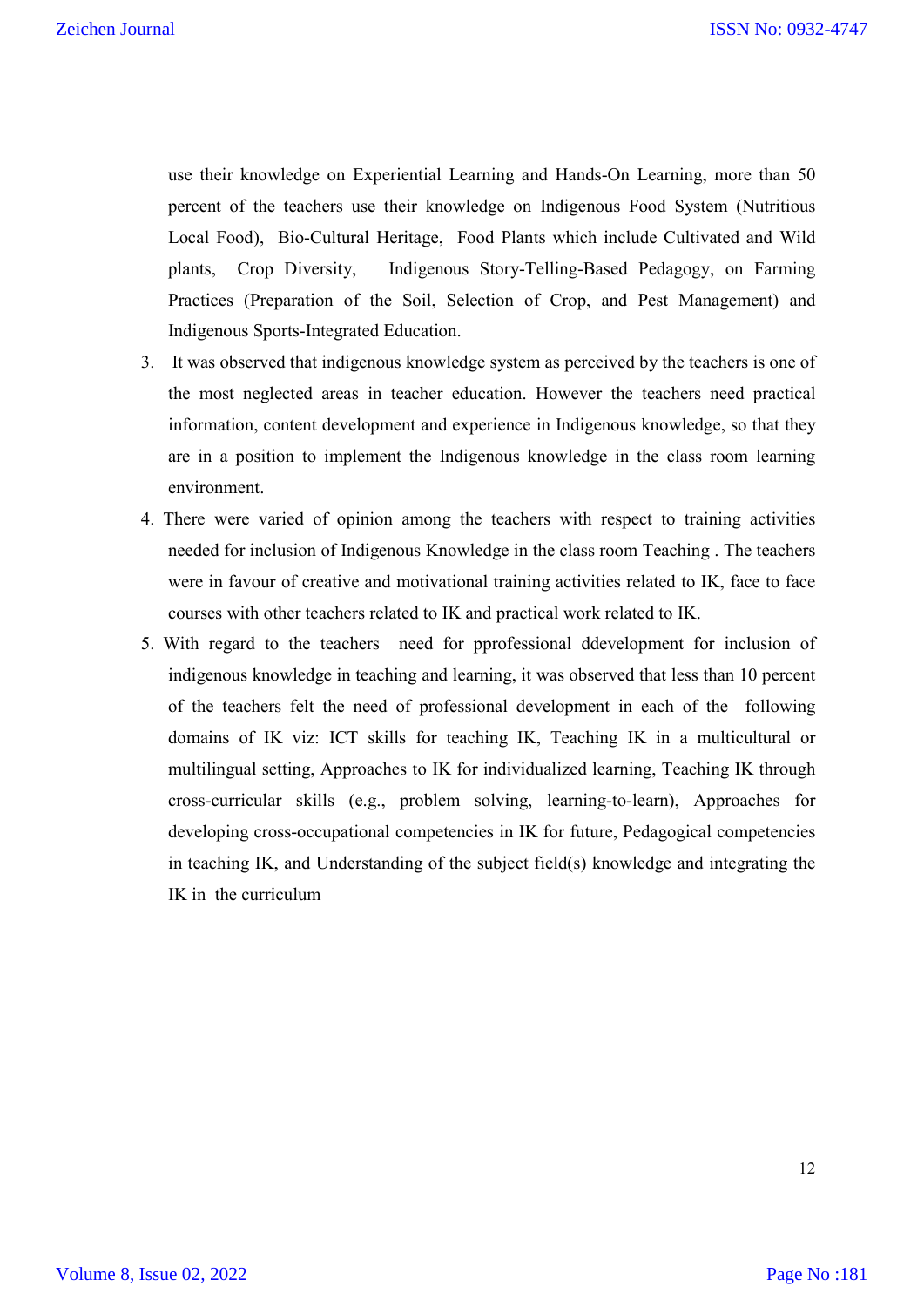### **SUGGESTIONS & RECOMMENDATIONS:**

The study suggests the following recommendations and future course of action.

# **Role of the Government:**

Keeping in view the growing needs of education it becomes essential to provide ICT based in-service training with special focus on indigenous knowledge for teachers so that they can update their skills, knowledge and experience. Government also need to ensure that use & learning of indigenous knowledge must go with the pro educational advancement to compete with the developed world with the newest knowledge, information, and in a way relevant to the contemporary students.

# **Role of the School:**

The result of the study shows that the school system/environment does not support the use of indigenous knowledge & technology. So it is very much needed that there must be a indigenous knowledge friendly environment & techno based facilities in the schools which may include the computer labs facilities with internet, laptop/desktop facility, projector, a computer operator/technical expert in the school etc.

# **More Technology & indigenous knowledge based Programme:**

There are teacher who's hardly used the indigenous knowledge  $\&$  attended any training programme regarding the use of technology. So there is a need to organize more techno based longer duration training programme with special focus on the use of indigenous knowledge.

# **Incorporation of indigenous knowledge & Technological Tool in Teaching Learning Process:**

The teachers still use blackboard as a material in the classroom to support teaching learning process. So there is a need to promote the use of smart board, handouts, projectors & PPT to support the teaching learning process. There is also a need of organizing more skill development programme which will develop the ability to use ICT in teaching learning process with more focus on indigenous knowledge.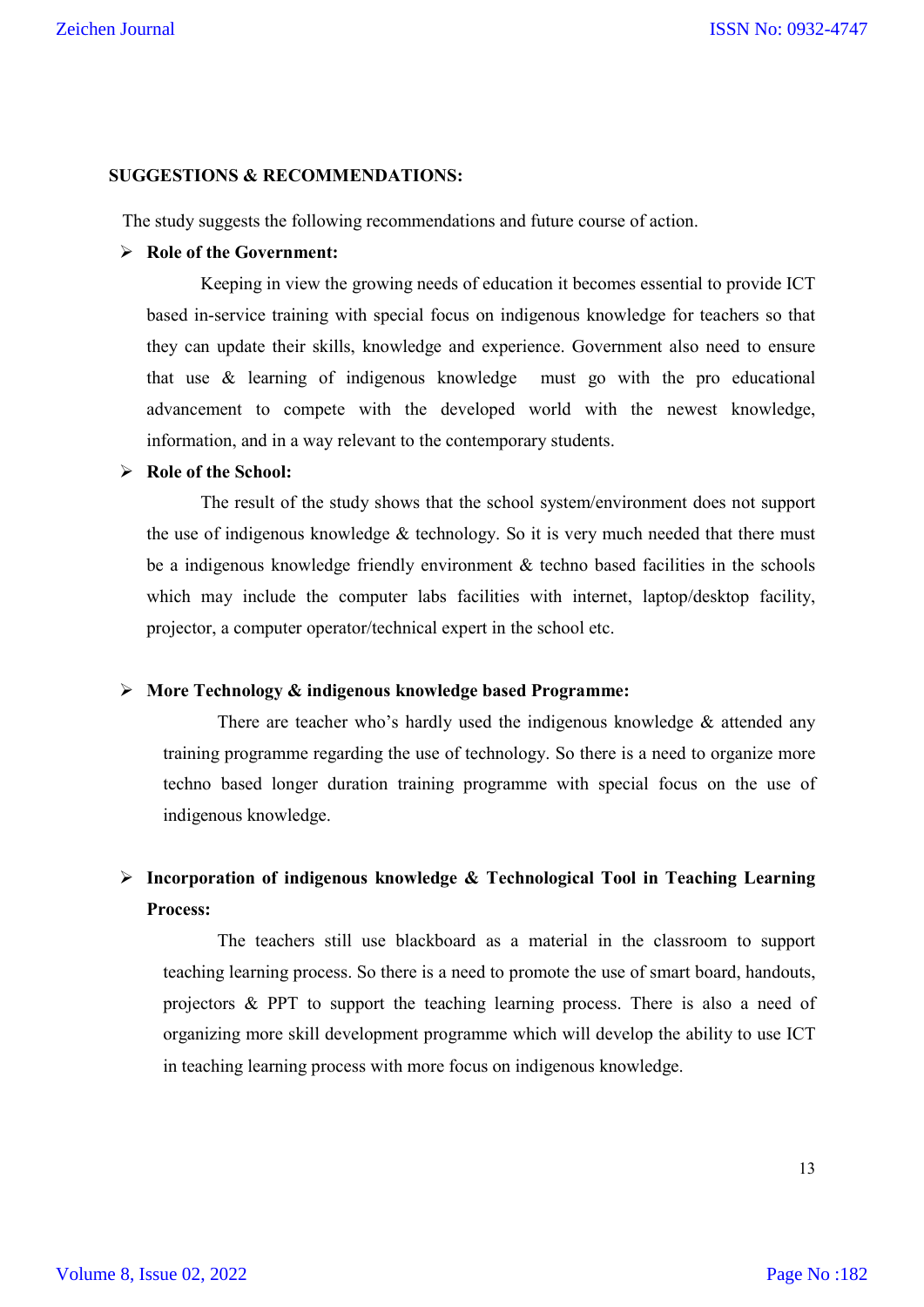### **RECOMMENDATIONS FOR SCHOOL CURRICULUM:**

It has been established from different research studies that the current state of development throughout the world is unsustainable. The Indian way of sustainability is through its Indigenous Knowledge System. To become the knowledge leader in the world economy, India must show the world about the "Indian way" of doing things. Being one of the oldest civilization in the world, India with all its diversity of culture, language, social & ecological environment has promoted all dimensions of humanity not only for living in harmony with oneself but also with its own environment. The indigenous knowledge system of India are varied and are deeply rooted in Indian Shastras, Updavedas, Chaturdasha vidyas, Sahitya and avadhana kala, Vaastu and Shilpa shastra, Holistic medicine, Indian psychology and consciousness, Ship building, navigation and maritime traditions, Architectural Engineering, Economics and political systems, Mathematics and Astronomy, Astronomy and calendar systems, Sustainable agriculture and food preservation, Development and management of water resources, Conservation of biodiversity and ecological protection, Novel materials, metallurgy and material sciences and Preservation & documentation of manuscripts. Many of these aspects of the indigenous knowledge system are yet to be included in the school curriculum. Therefore the study makes a recommendation for Indianisation of Education system through NEP 2020 and make suitable curricula frame work for preserving and protecting the Indigenous knowledge system with the available technology.

### **CONCLUSION:**

From the study it can be concluded that majority of the teachers in Meghalaya have knowledge and awareness on Indigenous Story-Telling-based Pedagogy, different wild edibles, Integrated arts which include traditional local arts and vocational crafts, Hands-On Learning, Bio-Cultural Heritage, on Crop Diversity and Indigenous Food System. The teachers who have indigenous knowledge use their knowledge on integrated arts which include traditional local arts and vocational crafts in class room teaching, knowledge on experiential learning and Hands-On Learning, Indigenous Food System (Nutritious Local Food), Bio-Cultural Heritage, Food Plants which include Cultivated and Wild plants, Crop Diversity, on Indigenous Story-Telling-Based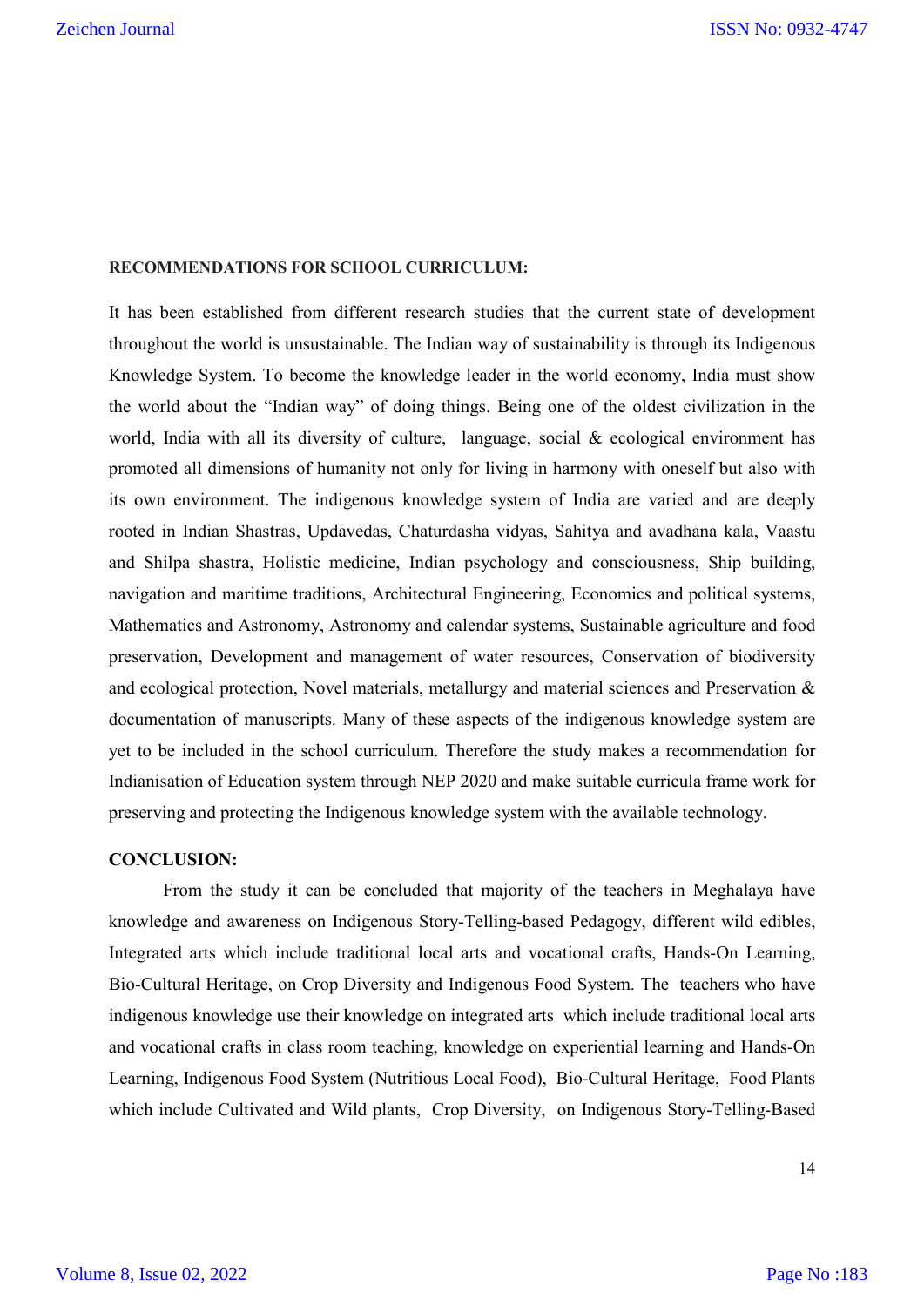Pedagogy, on Farming Practices (Preparation of the Soil, Selection of Crop, and Pest Management) and Indigenous Sports-Integrated Education etc. in teaching learning process.

The study also conclude that the IK Programme should address the key skills required in the teaching learning process along with courses of social integration, equality, responsibility and integration of the new technologies in classroom. The training programme should be differentiated on the basis of practical aspects for the direct application in the school. Regarding the types of training activities preferred by the teachers, it is concluded that most of them prefer creative and selected motivational training activities Refereeing to the problem and challenges faced by the respondent in terms of use of technology the study concluded that major problems are related with the shortage of laptop/desktop, lack of technical expertise in the field, lack of internet facilities, projector  $\&$  non-availability of operator. Overall it can be concluded that there is a need of organizing more in service training programme for the teacher educators with special focus on teacher teaching needs and there is also a need to develop the techno based ability among teachers. The school environment should be supportive so that the use of technology can be promoted at school level.

### **REFERENCES:**

- 1. Bhattacharjee B. and Deb K. (2016). Role of ICT in 21st Century's Teacher Education. International Journal of Education and Information Studies. ISSN 2277-3169 Volume 6, Number 1 (2016), pp. 1-6
- 2. Campbell A. B. (2014). Understanding the Teacher Performance Evaluation Process from The Perspective of Jamaican Public School Teachers. University of Toronto.
- 3. Du F. (2013). Student Perspectives of Self-Directed Language Learning: Implications for Teaching and Research. International Journal for the Scholarship of Teaching and Learning.
- 4. Febrianis I, Muljono P. & Susanto D. (2014). Pedagogical competence-based Training Needs Analysis for Natural Science Teachers. Journal of Education and Learning. Vol.8 (2) pp. 144-151.